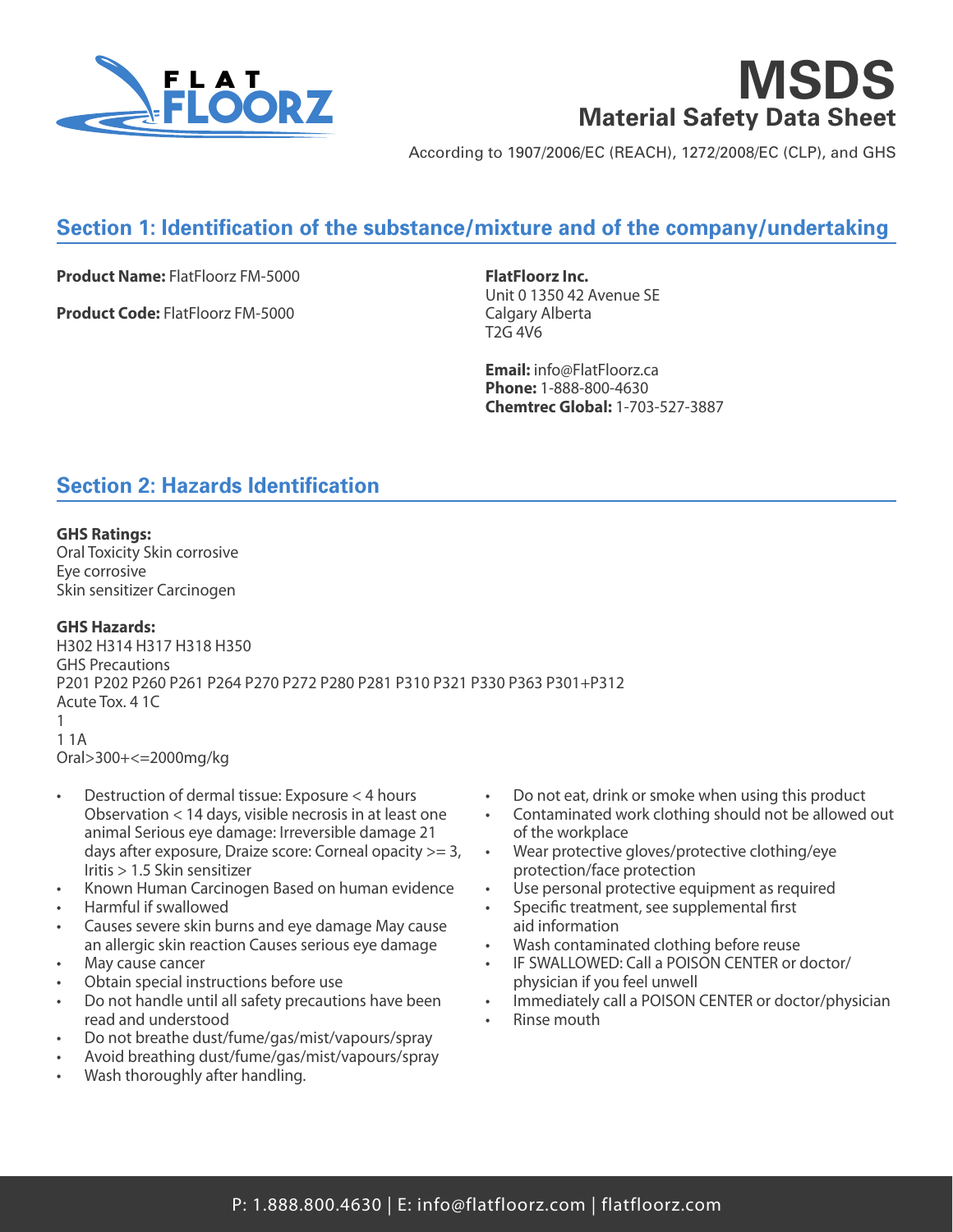

P301+P330+P331 P302+P352 P303+P361+P353 P304+P340 P305+P351+P338 P308+P313 P333+P313 P405 P501

- Signal Word: Danger
- IF SWALLOWED: Rinse mouth. Do NOT induce vomiting
- IF ON SKIN: Wash with soap and water
- IF ON SKIN (or hair): Remove/Take off immediately all contaminated clothing. Rinse skin with water/shower
- IF INHALED: Remove victim to fresh air and keep at rest in a position comfortable for breathing
- IF IN EYES: Rinse continuously with water for several minutes. Remove contact lenses if present and easy to do - continue rinsing
- IF exposed or concerned: Get medical advice/attention
- If skin irritation or a rash occurs: Get medical advice/ attention
- Store locked up
- Dispose of contents/container in accordance with local/regional/national/international regulations. Manufacturer/supplier or the competent authority to specify whether disposal requirements apply to contents, container or both.

## **Section 3: Composition/Information on Ingredients**

| <b>Chemical Name</b>        | <b>CAS</b> number | <b>Weight Concentration %</b> |
|-----------------------------|-------------------|-------------------------------|
| Ouartz                      | 14808-60-7        | $40.00\% - 50.00\%$           |
| Calcium Sulfate Hemihydrate | 26499-65-0        | $30.00\% - 40.00\%$           |
| Limestone                   | 1317-65-3         | $10.00\% - 20.00\%$           |
| Portland cement             | 65997-15-1        | $5.00\% - 10.00\%$            |

## **Section 4: First Aid Measures**

#### **4.1 Description of First Aid Measures**

**After Inhalation:** Supply fresh air. If required, provide artificial respiration by qualified medical personnel. Keep patient warm. Consult doctor if symptons persist.

**After Eye Contact:** Remove contact lens if worn. Rinse opened eye for 20 to 30 minutes under running water. If symptoms persist, consult a doctor.

**After Skin Contact:** Remove all contaminated clothing. Immediately wash affected skin with lukewarm water and soap, rinse thoroughly (20 min.). If skin irritation continues, consult a doctor.

**After Swallowing:** Rinse out mouth and then drink plenty of water. Do not induce vomiting. Call for medical help immediately.

*Notes to Physician:* Treat symptomatically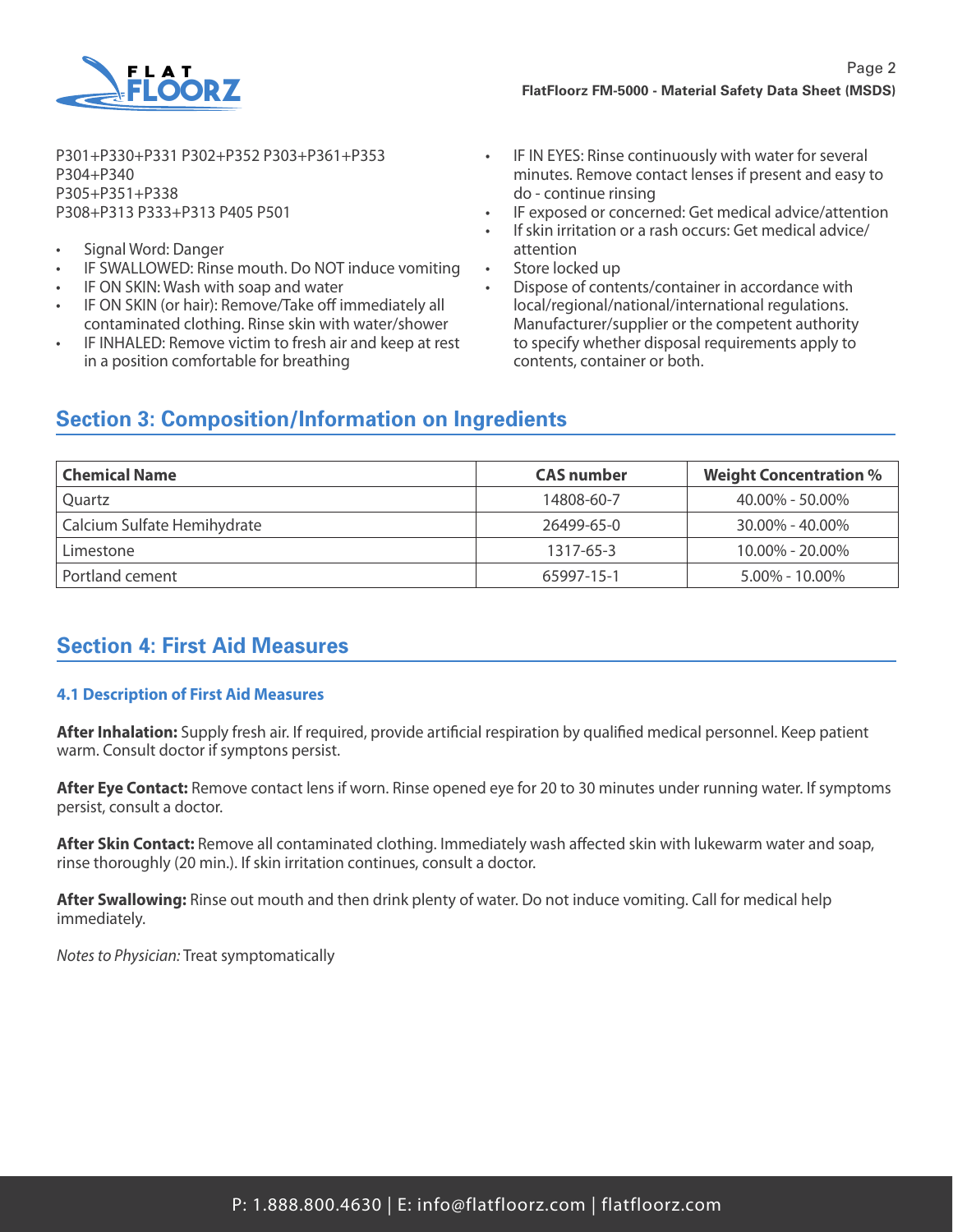

# **Section 5: Firefighting Measures**

Flash Point: 998 C (1,828 F) LEL: UEL:

#### **5.1 Flammable Limits**

Not flammable under normal conditions. Contact with water may cause hydration, and formation of caustic alkaline material.

#### **5.2 Extinguising Media**

- Dry Chemical
- Alcohol Resistant Foam
- Carbon dioxide
- Do not use water

#### **5.3 Special Hazards Arising from the Substance of Mixture**

Formation of toxic gases is possible during heating or in case of fire.

### **Section 6: Accidental Release Measures**

#### **6.1 Personal Precautions, Protective Equipment and Emergency Procedures**

- Avoid dust formation
- Do not breathe dust
- Avoid contact with skin, eyes and clothing
- Remove all non-essential people from the affected area.
- Ensure adequate ventilation
- Wear protective equipment

#### **6.2 Environmental Precautions**

- Do not allow to enter sewers/surface or ground water.
- Prevent seepage into sewage system, workpits and cellars.

#### **5.4 Hazardous Combustion Products**

Carbon oxides Sulphur Oxides Calcium Oxide Aldehydes

#### **5.5 Advice for Firefighters**

Wear self-contained respiratory protective device and other proper protective equipment.

#### **5.6 Fire Damage**

Dispose of fire debris and contaminated fire fighting media in accordance with official regulations

#### **6.3 Methods and Materials for Containment and Cleaning Up:**

- Ensure adequate ventilation.
- Pick up and arrange disposal without creating dust.
- Dispose of the collected material according to regulations.

#### **6.4 Reference to Other Sections**

- For personal protection see Section 8
- For disposal information see Section 13.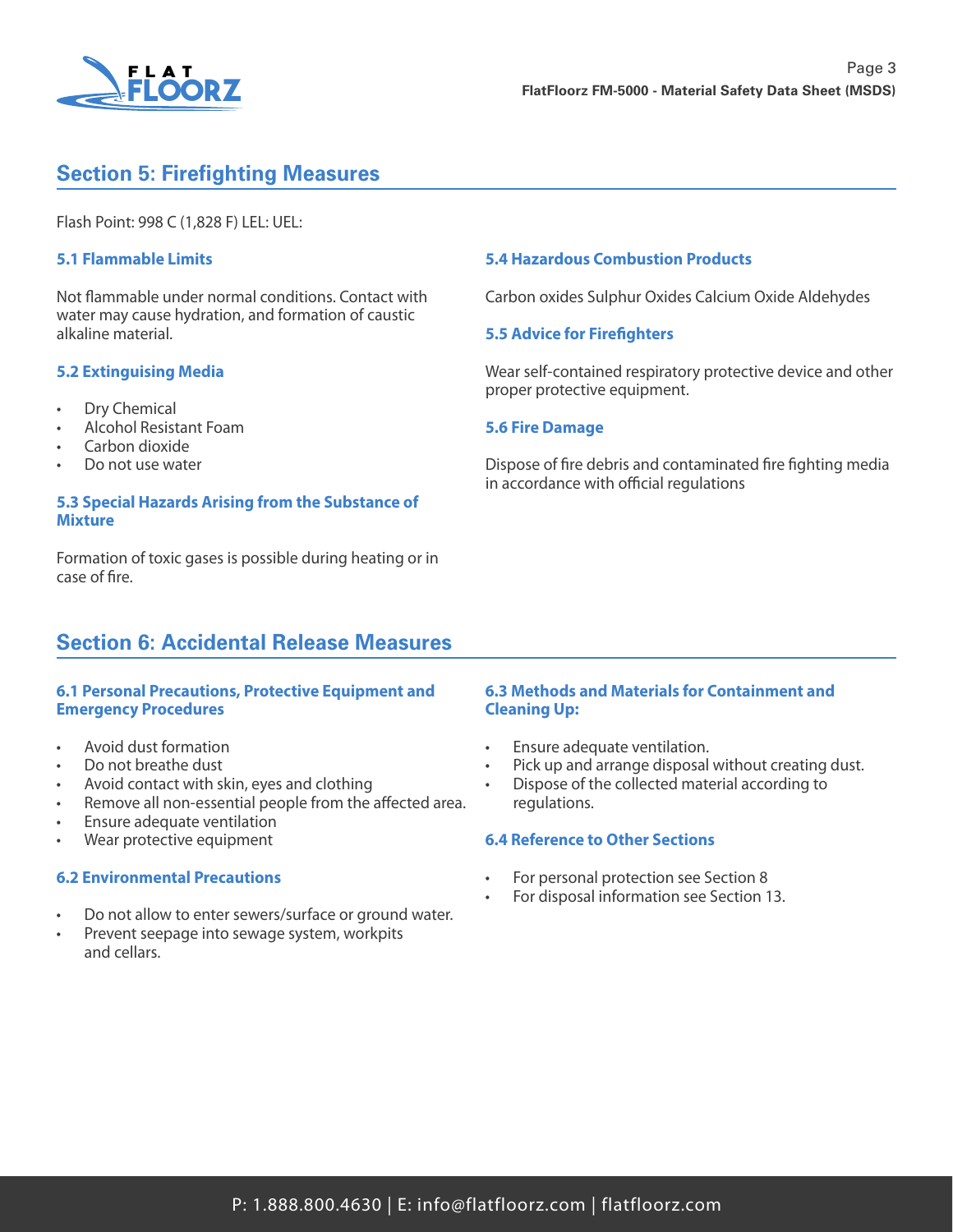

# **Section 7: Handling and Storage**

### **7.1 Precautions for Safe Handling**

- Avoid formation of respirable particles
- Do not breath vapours/dust
- Do not get in eyes, on skin, or on clothing
- Ensure good ventilation/exhaustions at the workplace
- Make sure that all applicable workplace limits are observed.

### **7.2 Conditions for Safe Storage, Including any Incompatibilities**

Store in cool, dry conditions in well sealed receptacles Keep receptacle tightly sealed. Store in dry conditions. Protect from humidity and water Storage temperature  $10 - 50 °C$ 

- Do not store together with oxidizing and acidic materials.
- Requirements to be Met by Storerooms and Receptacles: Observe all local and national regulations for storage of water polluting products.

### **7.3 Specific End Use(s)**

No further relevant information available.

# **Section 8: Exposure controls/personal protection**

### **8.1 Control Parameters**

Ingredients with limit values that require monitoring at the workplace:

| <b>Chemical Name / CAS No.</b>            | <b>OSHA Exposure Limits</b>                                        | <b>ACGIH Exposure Limits</b>                                                                                     | <b>Other Exposure Limits</b>                                          |
|-------------------------------------------|--------------------------------------------------------------------|------------------------------------------------------------------------------------------------------------------|-----------------------------------------------------------------------|
| Quartz 14808-60-7                         | Not Established                                                    | 0.025 mg/m3 TWA<br>(respirable fraction)                                                                         | NIOSH: 0.05 mg/m3 TWA<br>(respirable dust)                            |
| Calcium Sulfate<br>Hemihydrate 26499-65-0 | 15 mg/m3 TWA (total dust);<br>5 mg/m3 TWA (respirable<br>fraction) | Not Established                                                                                                  | NIOSH: 10 mg/m3 TWA<br>(total dust); 5 mg/m3 TWA<br>(respirable dust) |
| Limestone 1317-65-3                       | 15 mg/m3 TWA (total dust);<br>5 mg/m3 TWA (respirable<br>fraction) | Not Established                                                                                                  | NIOSH: 10 mg/m3 TWA<br>(total dust); 5 mg/m3 TWA<br>(respirable dust) |
| Portland cement 65997-15-1                | 15 mg/m3 TWA (total dust);<br>5 mg/m3 TWA (respirable<br>fraction) | 1 mg/m3 TWA (particulate<br>matter containing no<br>asbestos and <1% crystalline<br>silica, respirable fraction) | NIOSH: 10 mg/m3 TWA<br>(total dust); 5 mg/m3 TWA<br>(respirable dust) |

**Additional Information:** The lists that were valid during the creation were used as a basis.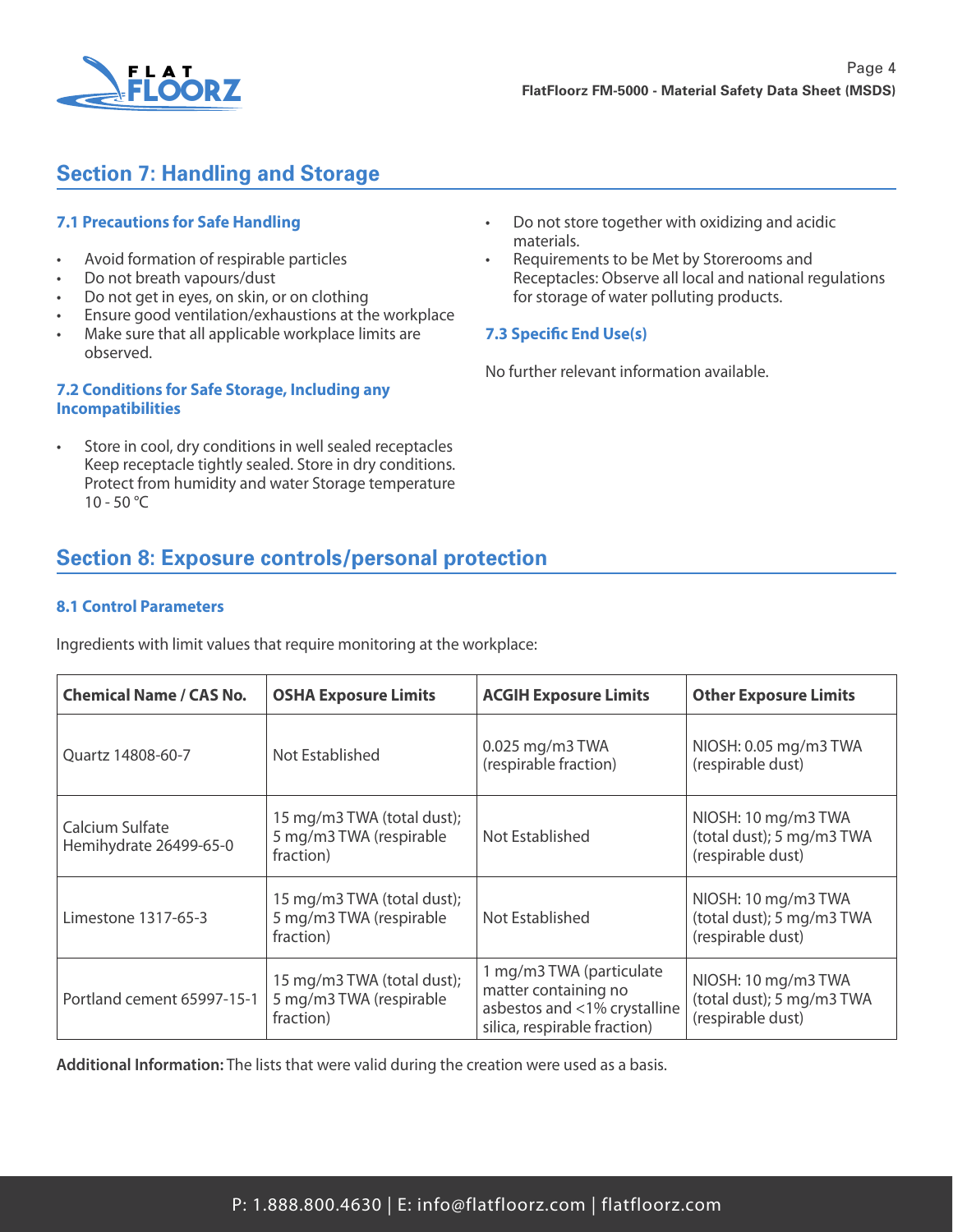

### **8.2 General Protective and Hygienic Measures**

The usual precautionary measures are to be adhered to when handling chemicals.

- Do not eat, drink, smoke or sniff while working
- Keep away foodstuffs, beverages and feed.
- Immediately remove all soiled and contaminated clothing.
- Wash hands before breaks and at the end of work.
- Avoid contact with the eyes and skin

### **8.3 Personal Protective Equipment**

**Eye Protection:** Safety glasses with side shields, goggles preferred.

**Respiratory Protection:** Use suitable respirator protective device in case of insufficient ventilation, required if TLV exceeded. Use suitable respiratory protective device when dust and fumes is formed. NIOSH/MSHA respirator is advised.

**Protection of Hands:** Protective gloves: to avoid skin problems, the glove material has to be impermeable and resistant to the product/ the substance/ the preparation. Recommended glove material: Neoprene, butyl rubber gloves, note: the selection of the suitable gloves does not only depend on the material, but also on the further marks of quality and varies from manufacturer to manufacturer several substances, the resistance of the glove material cannot be calculated in advance and has therefore to be checked prior to the application. Protective gloves should be replaced at the first signs of wear. The exact break through time has to be found out by the manufacturer of the protective gloves and has to be observed.

**Skin and Body Protection:** Choose body protection according to the amount and concentration of the dangerous substance at the work place. An eyewash and safety shower stations should be available in the work area.

## **Section 9: Physical and Chemical Properties**

#### **9.1 Information on Basic Physical and Chemical Properties**

## **Section 10: Stability and Reactivity**

#### **10.1 Reactivity**

Stable under recommended storage conditions. Interaction with water may cause hydration and formation of alkaline material. No decomposition if stored and applied as directed.

#### **10.2 Chemical Stability**

No decomposition if stored and applied as directed.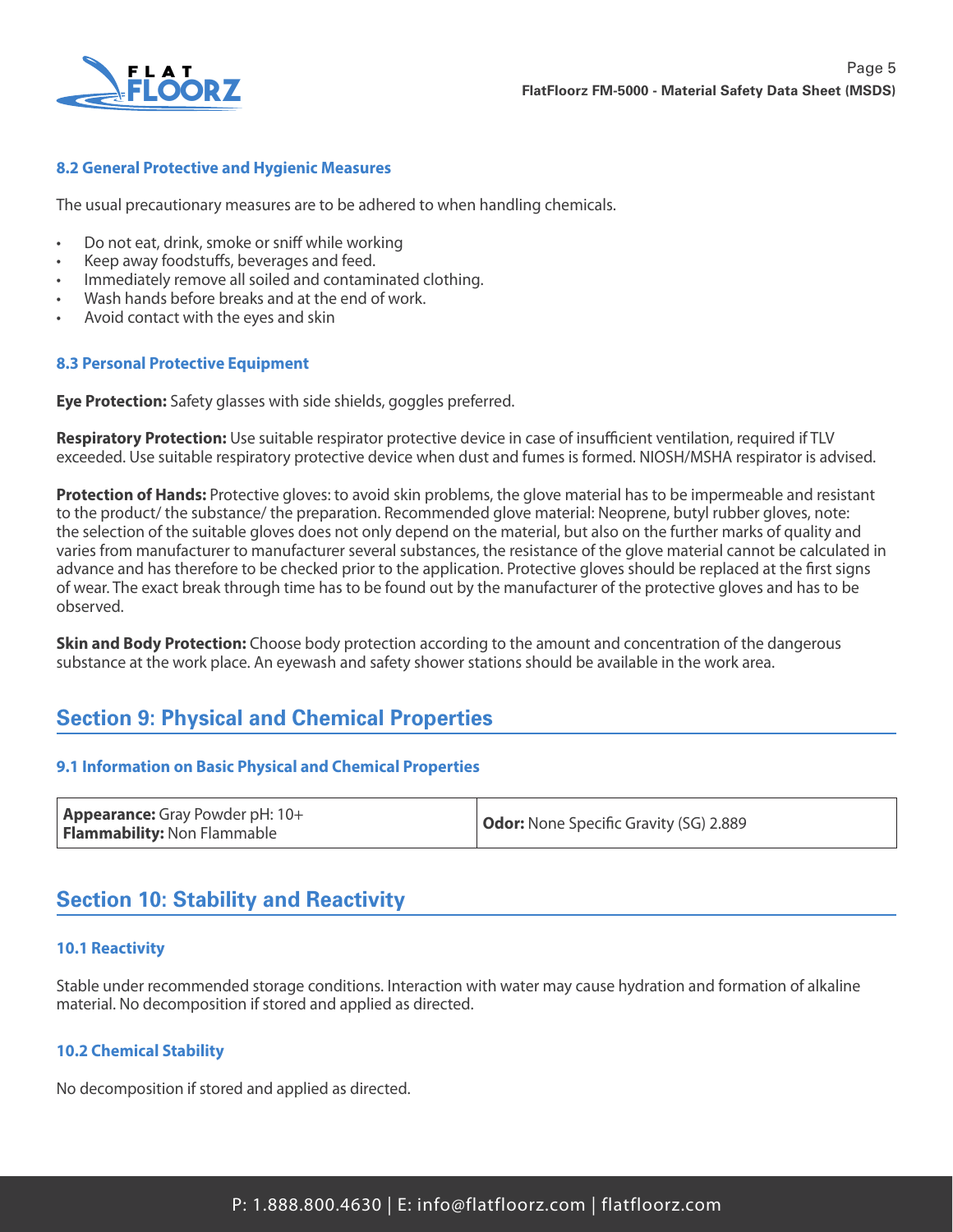

### **10.3 Possibility of Hazardous Reactions**

None known

Mixture Toxicity Oral Toxicity LD50: 1,162mg/kg

Component Toxicity

## **Section 11: Toxicological Information**

#### **11.1 Information on Toxicological Effects**

CAS Number 14808-60-7 Description Quartz % Weight 40 to 50% Carcinogen Rating

**Quartz: NIOSH:** potential occupational carcinogen **IARC:** Human carcinogen **OSHA:** listed

**Routes of Entry:** No data available

**Target Organs:** Eyes Skin Respiratory System Effects of Overexposure

**Carcinogenicity:** The following chemicals comprise 0.1% or more of this mixture and are listed and/or classified as carcinogens or potential carcinogens by NTP, IARC, OSHA (mandatory listing), or ACGIH (optional listing).

## **Section 12: Ecological Information**

#### **12.1 Persistence and Degradability**

**Product:** No further relevant information available

### **12.2 Bioaccumulative Potential**

**Product:** No further relevant information available

#### **12.3 Mobility in Soil**

**Product:** Distribution among environmental compartments: No further relevant information available.

**Additional Ecological Information:** German Hazard Water Class NWG. Do not allow undiluted product or large quantities of it to reach ground water, water course or sewage system.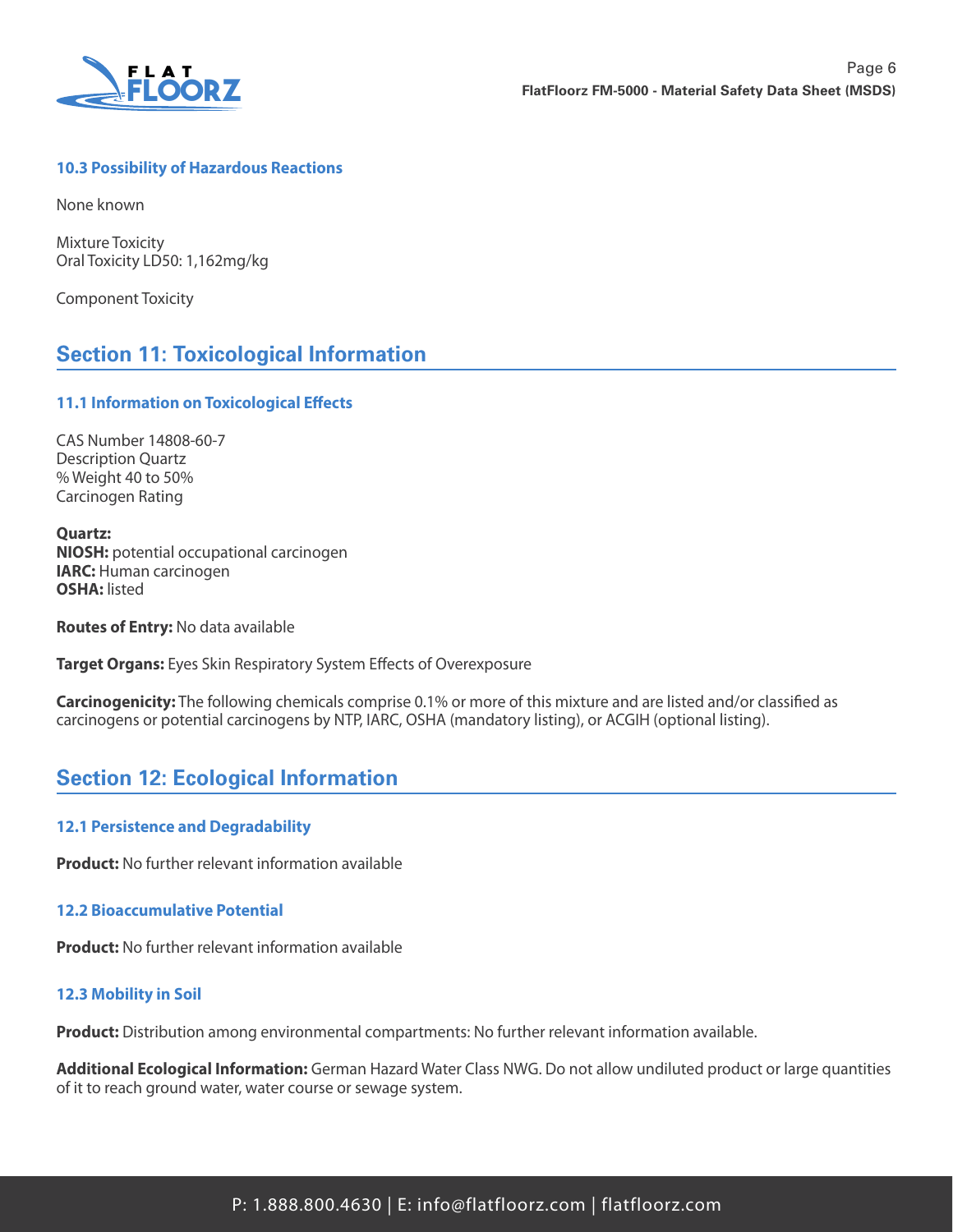

#### **12.4 Results of PBT and vPvB Assessment**

**Assessment:** This mixture contains no substance considered to be persistent, bioaccumulating nor toxic (PBT). This mixture contains no substance considered to be very persistent nor very bioaccumulating (vPvB)

#### **12.5 Other Adverse Effects**

**Product:** No further relevant information available

**12.6 Toxicity** Component Ecotoxicity

### **Section 13: Disposal Considerations**

#### **13.1 Waste Treatment Methods**

**Product:** The product should not be allowed to enter drains, water courses or the soil. Do not contaminate ponds, waterways or ditches with the chemical or used container. Offer surplus and non-recyclable solutions to a licensed disposal company. Send to a licensed waste management company.

**Contaminated Packaging:** Empty remaining contents. Dispose of as unused product. Do not re-use empty containers.

## **Section 14: Transport Information**

#### **14.1 UN Number**

None - Not Regulated

Agency Proper Shipping Name UN Number Packing Group Hazard Class - Not Regulated